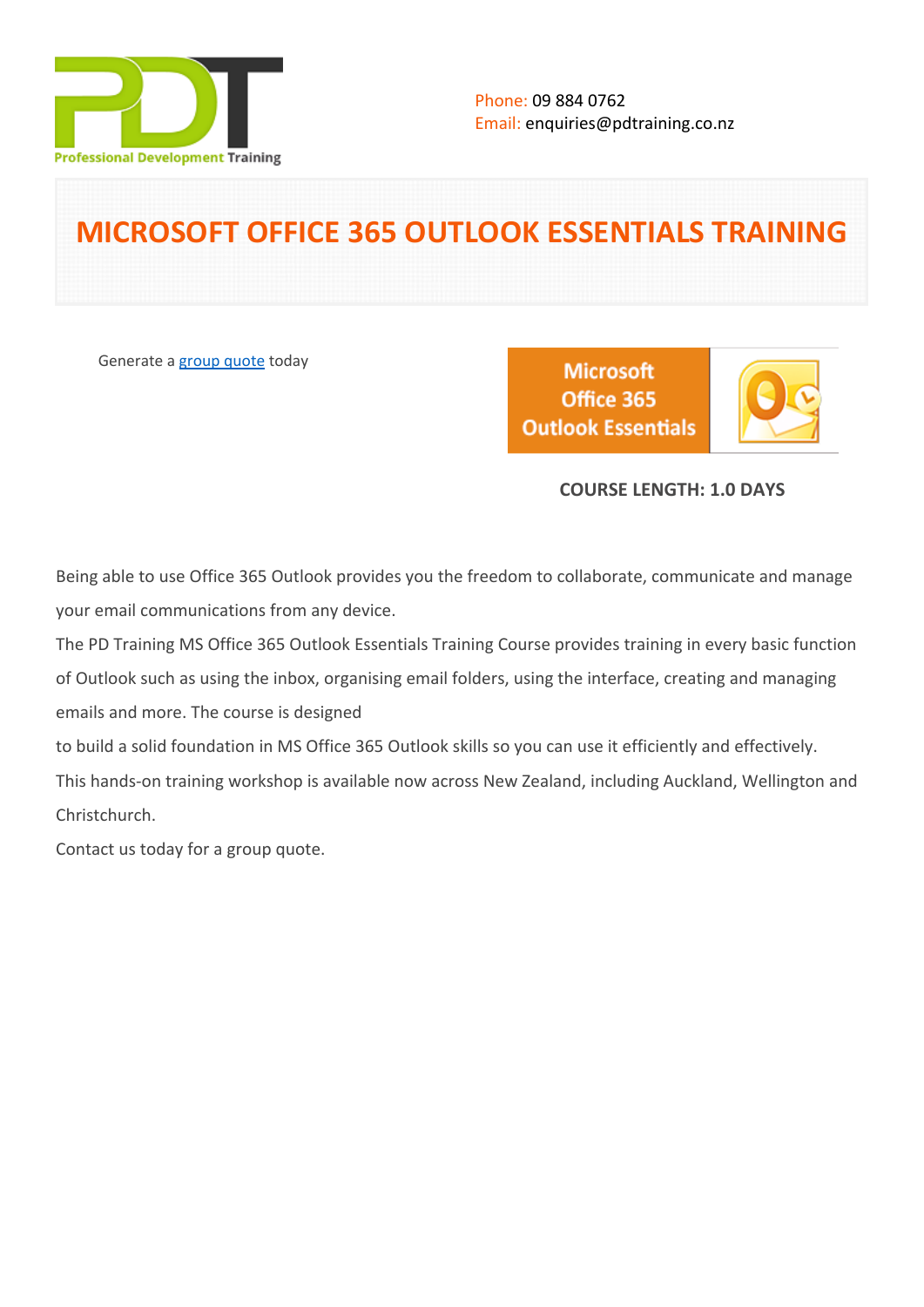## **MICROSOFT OFFICE 365 OUTLOOK ESSENTIALS TRAINING COURSE OUTLINE**

## **FOREWORD**

In this Outlook 365 Essentials course, participants will learn new features of this web application that offers the ability to access and write e-mails from any computer that has WiFi and a browser. The basics of creating and working with e-mails will also be taught. At the completion of this course, users of this software will be able to proficiently move around the interface to create e-mails, appointments, and tasks. Knowledge of organisation capabilities will advance with the ability to group related e-mails and data into folders. Users will also customise their profile with a signature and formatting options. The Office 365 experience is designed to render your documents and emails to look exactly like they would when printed, from nearly anywhere in the world. This tool provides its users the freedom to work from anywhere.

## **OUTCOMES**

In this course, participants will

- Gain the ability to access and write e-mails from anywhere
- Understand the Outlook 365 interface and proficiently use this web application to complete e-mail tasks
- Learn the basics of creating, sending, saving, printing, and managing emails
- Become efficient at creating appointments, tasks, and reminders to plan meetings, events, and the day
- Understand how to use the instant message option to collaborate with others
- Learn to use junk mail filters to increase productivity
- Organise and group e-mails with folders
- Learn how to personalise profiles with a Signature and formatting options
- Understand how to store contact information about co-workers, collaborators and prospects, including organising with grouping options

#### **MODULES**

## **Lesson 1: Getting Started**

- Icebreaker
- Housekeeping Items
- The Parking Lot
- Workshop Objectives

## **Lesson 2: Welcome to Office 365 Outlook**

- The Home Page
- Opening Outlook
- Understanding the Outlook 365 Interface
- About IM
- Selecting a Theme
- Closing Outlook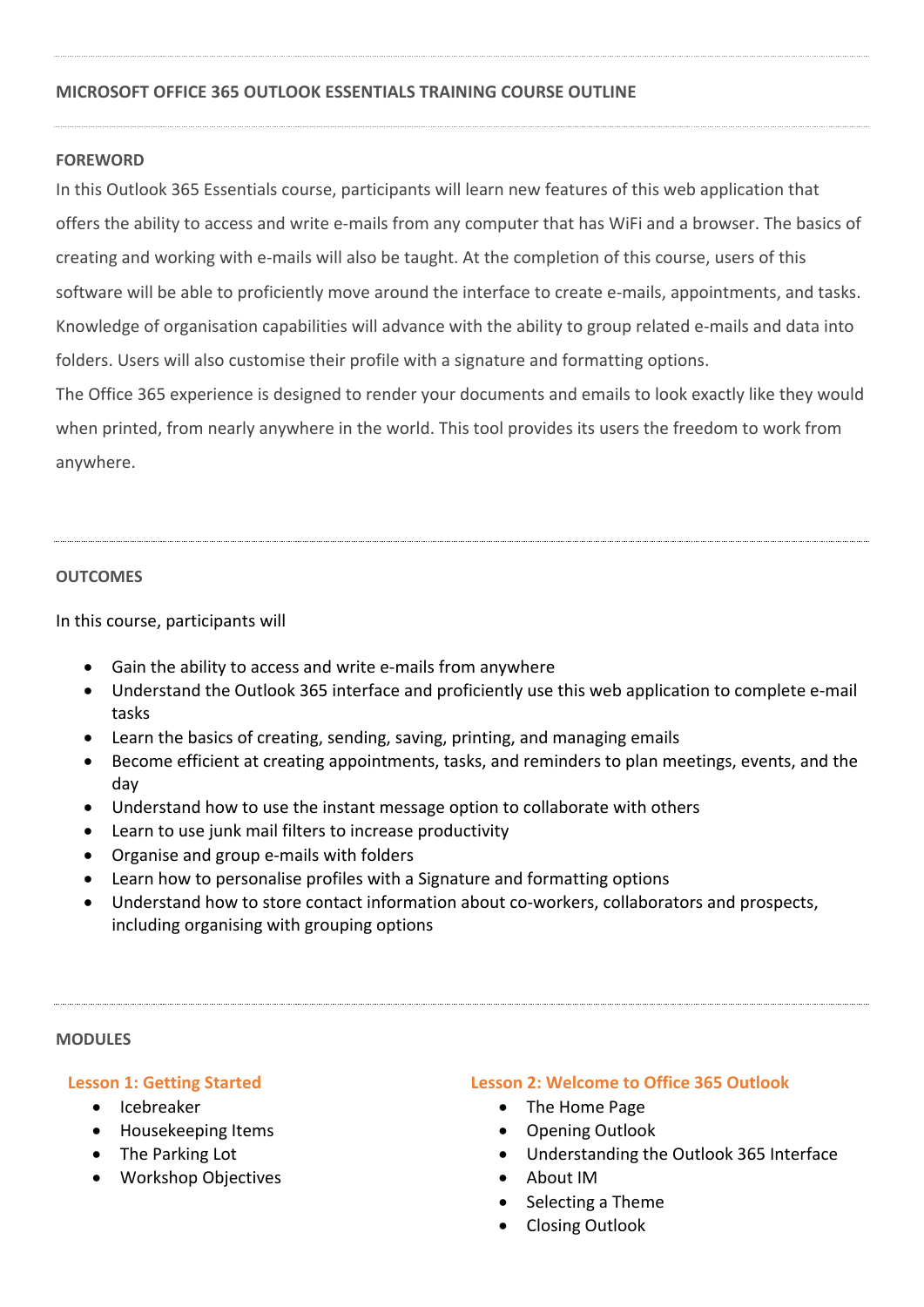Lesson Two: Review Questions

## **Lesson 3: Working with Your Inbox (I)**

- Viewing Your Inbox
- Filtering Messages
- Checking Messages
- Marking an Item Read or Unread
- Replying to or Forwarding a Message from the Inbox
- Ignoring Conversations
- Lesson Three: Review Questions

## **Lesson 5: Creating a New E-Mail**

- Creating an E-mail
- About the Address Book
- Finishing Your Message
- Attaching a File
- Inserting a Picture
- Sending the Message
- **•** Lesson Five: Review Questions

## **Lesson 7: Using Outlook's Organizational Tools**

- Flagging an Item for Follow-up
- Using Categories
- Performing a Simple Search
- Performing a Complex Search
- Creating a Basic Rule
- Creating an Advanced Rule
- Lesson Seven: Review Questions

#### **Lesson 9: An Introduction to the Calendar**

- Getting Started
- Creating an Appointment
- Changing Your Calendar View
- Creating a Meeting Request and Using the Scheduling Assistant
- Editing an Appointment
- Managing Reminders
- Sharing Your Calendar
- Lesson Nine: Review Questions

#### **Lesson 11: An Introduction to Tasks**

- Getting Started
- Creating a New Task
- Setting a Date and Reminder
- Setting a Repeating Task

## **Lesson 4: Working with Your Inbox (II)**

- Changing the View
- Creating Folders
- Moving Messages to Folders
- Renaming, Moving and Deleting Folders
- Adding to Favorites
- About Junk Mail
- Lesson Four: Review Questions

## **Lesson 6: Managing E-Mail Messages**

- The Received Message Window
- Opening a Chat Message
- Viewing Message Details
- Printing a Message
- Deleting an E-Mail
- Lesson Six: Review Questions

## **Lesson 8: Outlook Options**

- About the Outlook Options
- Setting Automatic Replies
- Creating a Group
- Creating a Signature
- Lesson Eight: Review Questions

#### **Lesson 10: An Introduction to Contacts**

- Getting Started
- About Importing Contacts
- Creating a New Contact
- Working with Contacts
- Creating a New Group
- Working with Groups
- Lesson Ten: Review Questions

#### **Lesson 12: Wrapping Up**

- Words from the Wise
- Review of the Parking Lot
- Lessons Learned
- Completion of Action Plans and Evaluations